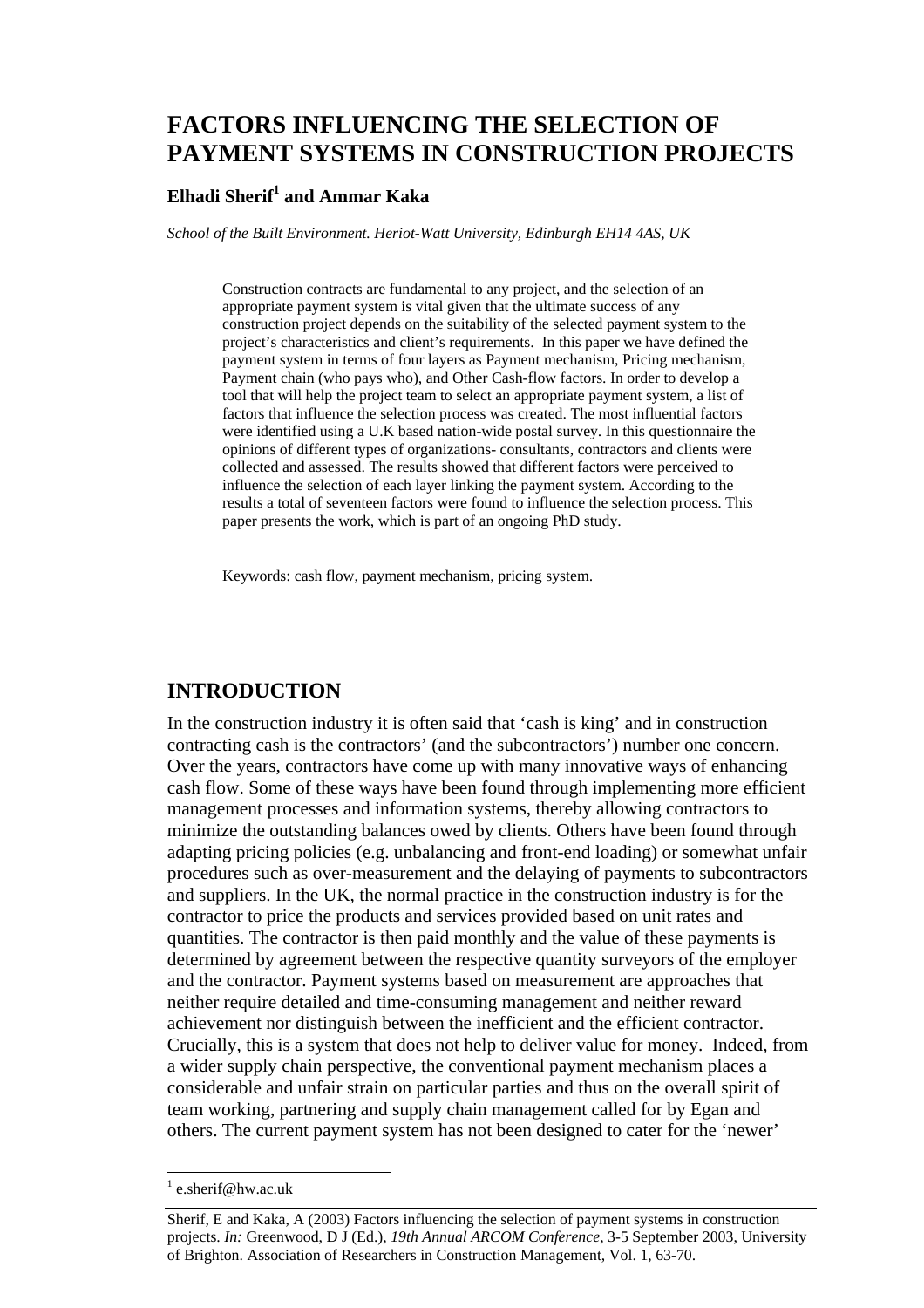procurement routes being developed in the post-Egan industry as the traditional payment mechanism was designed when the architect was essentially the project manager and contractors were asked to tender only after a complete set of drawings were available and projects ended at commissioning. However, today, the construction industry is totally different and is comprised of different types of delivery systems that use more flexible supply chain organizational arrangements. As a result, a number of alternative payment and pricing systems are emerging. In the UK, the Latham report contained some radical proposals regarding contracts and the current practice of producing monthly valuations. The government has echoed the above in their application of the Government Public Procurement form of Contract (GC WKS1 Edition 3) which recommends stage payment chart and milestone payments. In the US as well, a new type of contract is emerging and the Department of Energy is already adopting it for its own projects. Performance-Based contracts are gaining momentum in both the US and Europe and the concept underlying these contracts are to align targets and clients' satisfaction with payments. The UK Trust and Money model is a radical and new model developed by the M4I. Its concept is very similar to that of the DOE in the US, but it goes further in that it suggests radical ways for setting up a virtual company consisting of different members of the supply team being seconded from their own companies. The success of any construction project is likely to depend on the suitability of the selected payment system to the project characteristics and client requirements. With the proliferation of alternative payment systems, factors influencing the selection of an appropriate system need to be identified and understood. This paper presents the results of a survey that was undertaken in order to identify key factors that are considered when selecting a payment system. These factors are related in the main to project characteristics and client requirements, but also to factors influencing the favourability of the system to contractors (in terms of cash flow). The results of the survey will help the ongoing PhD research project to develop a decision support system aimed at selecting an appropriate payment system for a given construction project.

# **LITERATURE REVIEW**

Research into cash flow has in the main concentrated on two main processes: how to forecast cash flow (Kaka 1996; Kenley and Wilson 1986; Khosrowshahi 1991; Navon 1996) and how to manage cash flow, (Kenley 1999; Kaka 1995; Cheetham, Kaka and Humphreys 1996) with the former receiving significantly higher attention than the latter. Although cash flow has been much studied and much researched in recent years, there has not been enough of a link made between cash flow and payment mechanisms. In fact, although cash flow is seen as being one of the major concerns for contractors, its link with payment mechanisms is almost completely neglected. The current payment mechanism is however, not making use of this important factor and it is literally wiping away any link between project performance and clients' satisfaction on one hand and stakeholders' cash flow on the other. Alternative payment systems are emerging but there has to date been no research to identify the factors influencing the selection of an "appropriate" payment system for a given project (Kaka 2001). Rather, research in this area has been focused on procurement systems and contracts, with the latter mainly focusing on disputes and claims. There has been growing international interest aimed at linking client satisfaction to procurement systems, business processes and organizational structures. This includes, in the UK, the work on reengineering the procurement decision-making process (Hardcastle, Tookey and Langford 2001) in order to evaluate how decisions are made about the selection and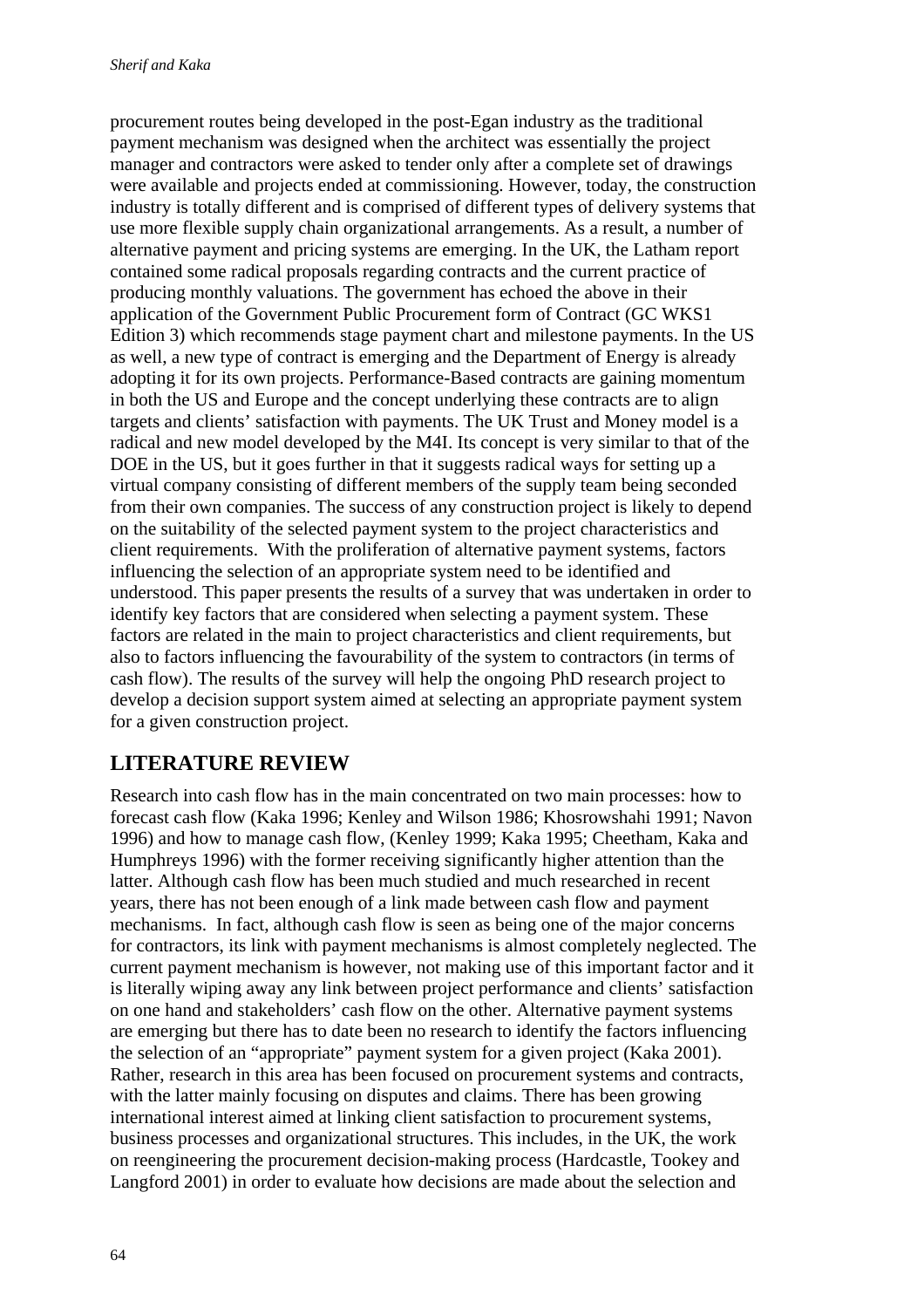modification of procurement methods used by clients and their contractors. In Australia, governmental departments (e.g. NSW and ASD) are finding it necessary to develop their own guidelines that will enable the matching of individual projects to the appropriate procurement system (Ambrose and Tucker 1999). This emphasizes the point that clients' requirements (and hence satisfaction) is essentially project based, thus necessitating the need for a system that addresses project characteristics in addition to those of the client. In the US, the Construction Industry Institute recently sponsored research aimed at empirically comparing the performance of different procurement systems in the US and to later compare these with others used in the UK. It was concluded that whilst procurement systems could have a significant impact on project performance, other factors were identifiable (Konchar and Sanvido (1998)). These factors differed according to the different procurement systems being used, thus highlighting the need to consider project characteristics when selecting or even defining a procurement system. Similar findings have been obtained in studies in Singapore (Teo and Ofori 1999), Brazil (Oliveira and Heineck 1999) and South Africa (Bowen 1997). The payment system so far has been dealt with in isolation to the "procurement system". Indeed, the traditional payment system (or at least parts of it) is being used in different procurement routes. Whilst there has been a significant amount of work aimed at mapping and analysing procurement systems, sufficient work on payment systems has not been done and research specifically aimed at assessing and analysing payment systems is scarce. New forms of contracts are being used to manage a new procurement situation between client and contractor aimed at stabilizing contractor client relationships. These range from Cost-plus fees contract to Target price contracts, Prime contracts and Incentives contracts. Traditional pricing and payment mechanisms have not changed at the same rate as procurement systems and current contracts and their payment mechanisms do not support implementation that satisfies the diverse goals of clients. Client orientation is often wishful thinking when the margin of profit is earned by holding tightly to contractors own goals by severe cost cutting although payment bases of a project should probably reward performance corresponding to the client's goals much more effectively than is presently the case and also encourage the contracting team to serve the client and solve problems through effective co-operation. Weitzman (1980) states that 'an incentive contract' is a linear payment where the buyer pays a fixed fee plus some proportion of the audited project cost. The remaining proportion of project cost borne by the seller is called the 'sharing ratio'. Kruijff (2002), states, "The trust and money report gives an idea of where the major changes must take place. The report suggests that there should be a three part financial structure; payment for the team of secondees; payment for the physical facility provided and reward to the practices and companies to the extent that the owners objectives are actually met".

#### **RESEARCH METHOD**

The research presented in this paper is part of a PhD study aimed at developing a decision- aid tool to assist project managers when selecting an appropriate payment system for a particular project. The selection process will be based on factors relating to the needs of the construction projects and their participants. The research method used to identify the most influential factors was a UK based nation-wide postal survey. The initial stage of the research process was to identify alternative payment systems being used in the construction industry. Discussion with the industry revealed that payment systems were not easily classifiable and that a new model of payment was emerging whereby there was evidence of methods of payment being tailored to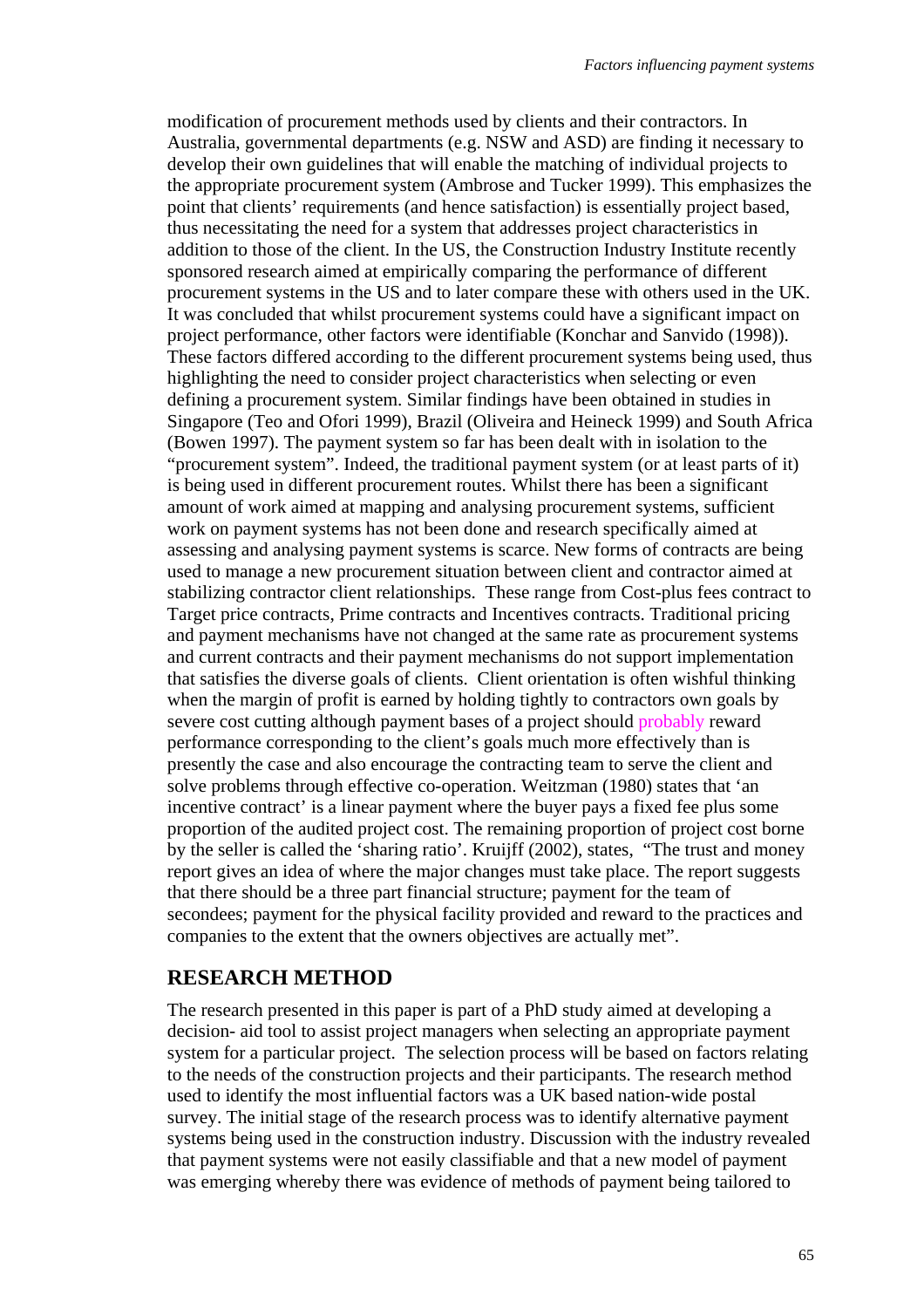particular projects. Clients and their advisors were creating bespoke payment systems that were suited to the circumstances of the project by taking the 'best' terms of generic systems available. It was thus agreed that a framework was needed where a payment system could be defined. The developed framework defines the payment system in terms of the four layers: namely 'the supply chain', 'the pricing method', 'the payment method 'and' 'cash flow factors'. 'Supply chain' defines the project stakeholders, the products and the services they will be providing and the contractual link (or cash flow link if different) between them. 'Pricing method' defines the way in which each product or service is to be priced. 'Payment method' defines how these products and services will be paid, and 'cash flow factors' includes other cash flow factors such as payment time lags, retention arrangements, etc. Figure 1 illustrates the framework and examples of alternative mechanisms within each layer.



**Figure 1:** A framework for defining payment systems

# **THE RESEARCH SURVEY**

At the preliminary stage of the study a review of current literature revealed a number of factors that may influence the process of selecting project payment systems. These factors formed the basis for a pilot study with five selected construction organizations. The pilot study was undertaken with a view to identifying essential issues, and to provide any comments or add other factors. Four of the organizations agreed with the list proposed whilst the other added three more factors. These factors were defined for example; **Cost certainty**: the cost is the most important aspect, Cost estimating is crucial to all parties involved with construction project, providing a basis for establishing the likely cost of resource elements of the tender price for construction work. The impact of inaccurate cost estimating on contracting business is significant, **Time certainty:** It is a degree of certainty that the project will be completed on the date, which is agreed by client and contractor when signing the contract. **Project complexity**: it is made up of type of structure, scale and scope of construction, complexity of design and site constraints. Gidado and Millar (1992) regarded complexity as factors that hinder performance on site, including technical complexity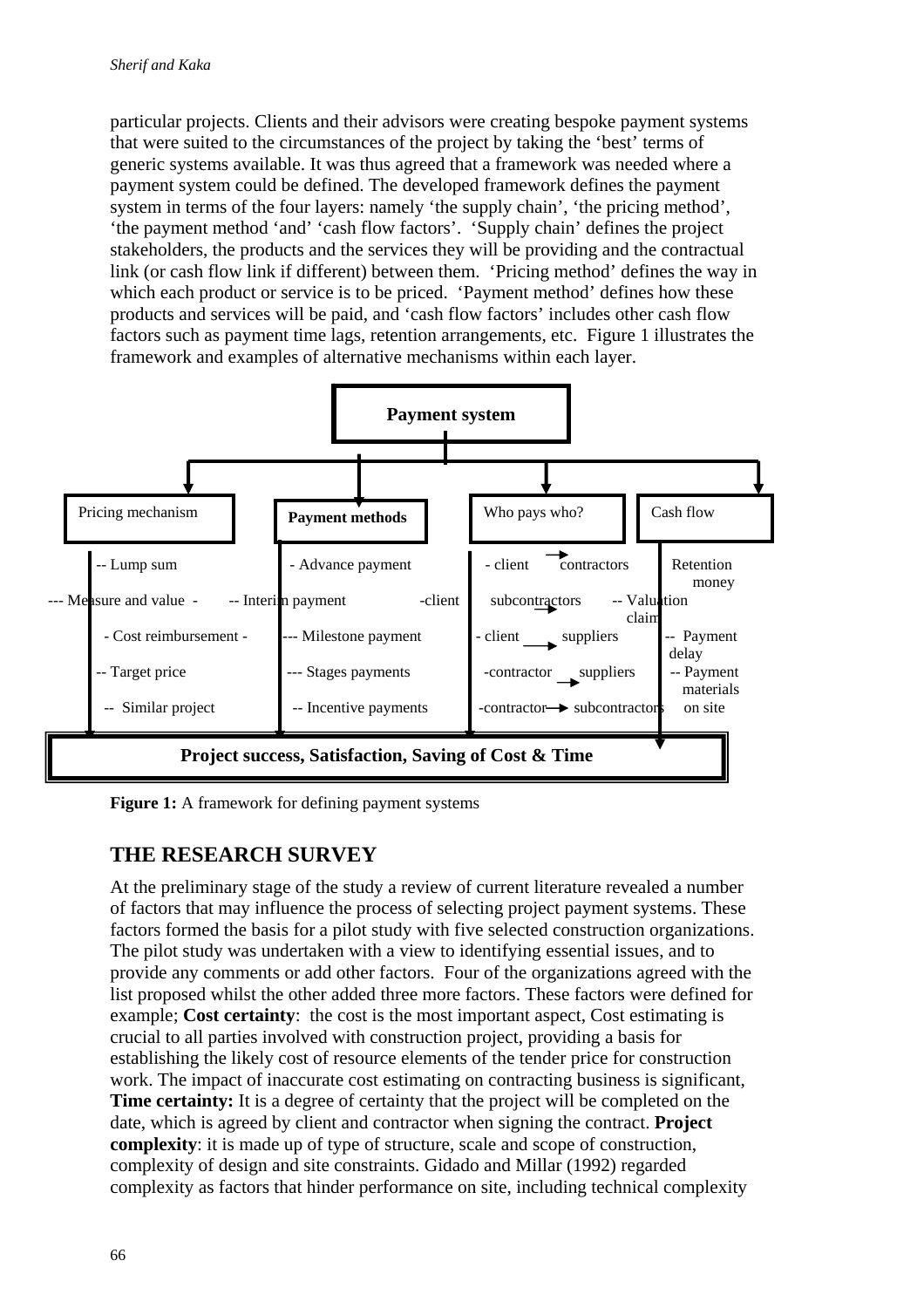of the task, amount of overlap and interdependencies in construction stages, project organization, site layout, an unpredictability of work on site. It is considered that project complexity affects contract duration, new prices are required and consequently the construction cost. **Flexibility for changes;** flexibility in accommodating design changes is crucial to the success of the project and client satisfaction; **Forms of contracts:** The wide range of available standard contract options makes the use of decision-making techniques advisable to ensure that rational selection are made. Selecting an appropriate form of contract requires careful exploration of each project characteristic and the procurement route to meet the client needs In a construction contract, the contractor undertakes to carry out the works, including the provision of all things necessary for completion. The employer's side of the bargain is usually the payment of money. Problems may arise in deciding when the contractor's obligation is discharged, what amount of money is payable and when. **Contractor Cash flow,** A cash flow is the transfer of money into or out of the company. The timing of a cash flow is important. There will be a time lag between the entitlement to receive a cash payment and actually receiving it. There will be a time lag between being committed to making a payment and actual paying it. These time lags are the credit arrangements that contractors have their creditors and debtors. The main input data required to forecast cash flow for individual projects are field costs, clients' payments and the time lag between disbursement and receipt. The conventional process of preparation entails the calculation of production quantities for each time interval according to progress schedules and multiplying them by the estimated unit costs. Cash flow forecasts are often essential at the bidding stage in order to estimate the financing of the project and its possible influencing of the overall liquidity of the company. **Procurement methods:** the selection of the most suitable procurement method consequently is critical for both client and project participants, and is becoming an important and contemporary issue within the building industry. Procurement system may have a significant impact on the success of the project. However, determining which is the most appropriate procurement system is not a straightforward process. The needs of the client and the characteristics of the project should be considered to be as important as the chosen procurement system to meet those needs and characteristic. **Risk allocation:** to what extent the payment mechanism selection helps the client to avoid or transfer the risk. **Disputes likelihood:** to which extent the payment mechanism help to avoid or limit disputes. **Project size:** the projects categories are small size project less than 0.5 million pounds, medium project size 0.5- 2.5 million pounds and the large size more than 2.5 million pounds. The contractors should select the suitability of different price mechanisms to the different project size. **Speed** (during the design and construction): The time is the most important aspect for the construction project success. The speed is crucial to all parties involved with construction project. Overall list of thirty-five factors were identified (appendix 2). Scales ranging from 1 (representing a perception of negligible influence) to 5 (representing a perception of significant influence) were used to set quantitative measures to allow for further statistical analysis. The questionnaire accompanied with a covering letter indicated the objectives of the research and requested that a senior member of staff, and one who was responsible for payment system activities in the firm, complete the questionnaire for three layers, payment methods, pricing mechanism and cash flow. The questionnaire was mailed to 83 selected construction contractors and a total of nineteen usable responses were received, representing a 23% response rate.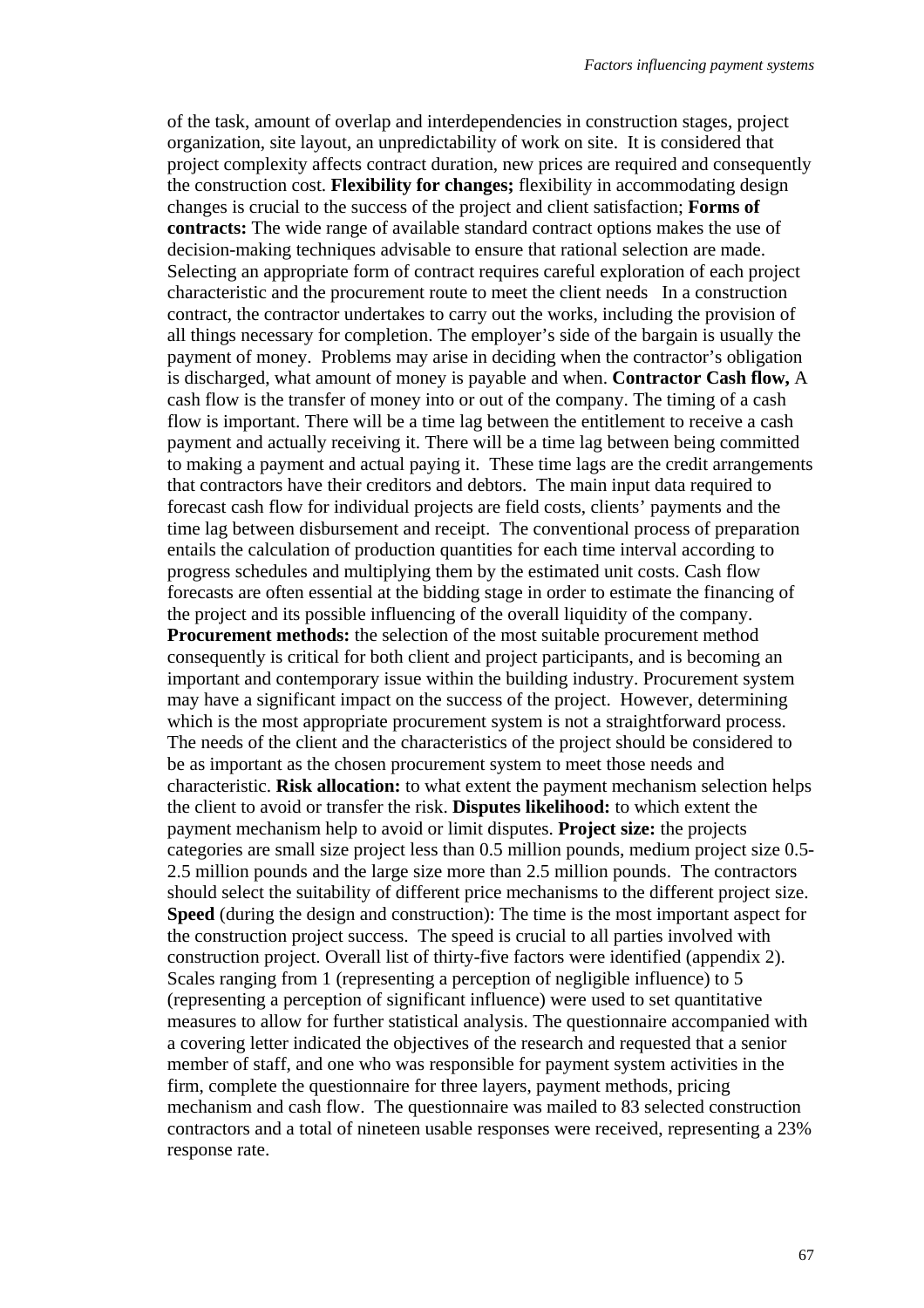# **OBSERVATIONS AND RESULTS**

The responses recorded different rankings of influential factors. For example, in the payment methods selection (time certainty) was ranked by 13 respondents as having a significant influence (5 or 4) whilst others ranked it as having a low influence (3-1) and, although the factor of cost certainty was ranked (5or4) by 12 respondents and four ranked it as having a low influence (3or2). However other factors (e.g. flexibility) that had a mean average less than 3.5 were ranked by the respondents within the range (1-4) as shown in fig (2). In terms of the pricing mechanism the ranking of the above mentioned factors were differently (time certainty) ranked as having a high significance where the cost certainty was as low significant, but the flexibility was ranked by 14 respondents as having a significant influence (5 or 4) as shown in fig. (3)





Figure 2: Factors ranking Figure 3: Factors ranking

In terms of Payment Methods and Pricing Mechanisms, although the questions asked to each respondent were the same, respondents' perceptions of Time certainty, Cost certainty and Flexibility were different according to whether they were answering the question from the perspective of Payment method or Pricing mechanism. For example, as can be seen from figures two and three above, although respondent one had quite a high perception of Time certainty for question one in terms of payment methods (ranking 4), this respondent had a much lower perception of time certainty for this question in terms of pricing mechanisms (ranking only 2). Different clients, contractor and different project circumstances demand different criteria weights. For example if for one project the cost is the most important aspect, then the respondent weight the cost criterion higher than the other criteria. For another project where the speed of construction is the most important then the response would weight the speed criteria as significant factor. It is suggested that the main factors influencing the payment mechanism are divided into three groups. Statistical analysis was undertaken using the mean value of the respondent's rankings factors recorded, and those, which, had a mean equal, or higher to 3.5were selected. The results are shown in Appendix (1).

# **CONCLUSION**

The research identified the factors influencing the payment mechanism, which was divided into four layers (payment methods, pricing system, payment chain and cash flow). The total number of these factors was 35 for each layer and the selections of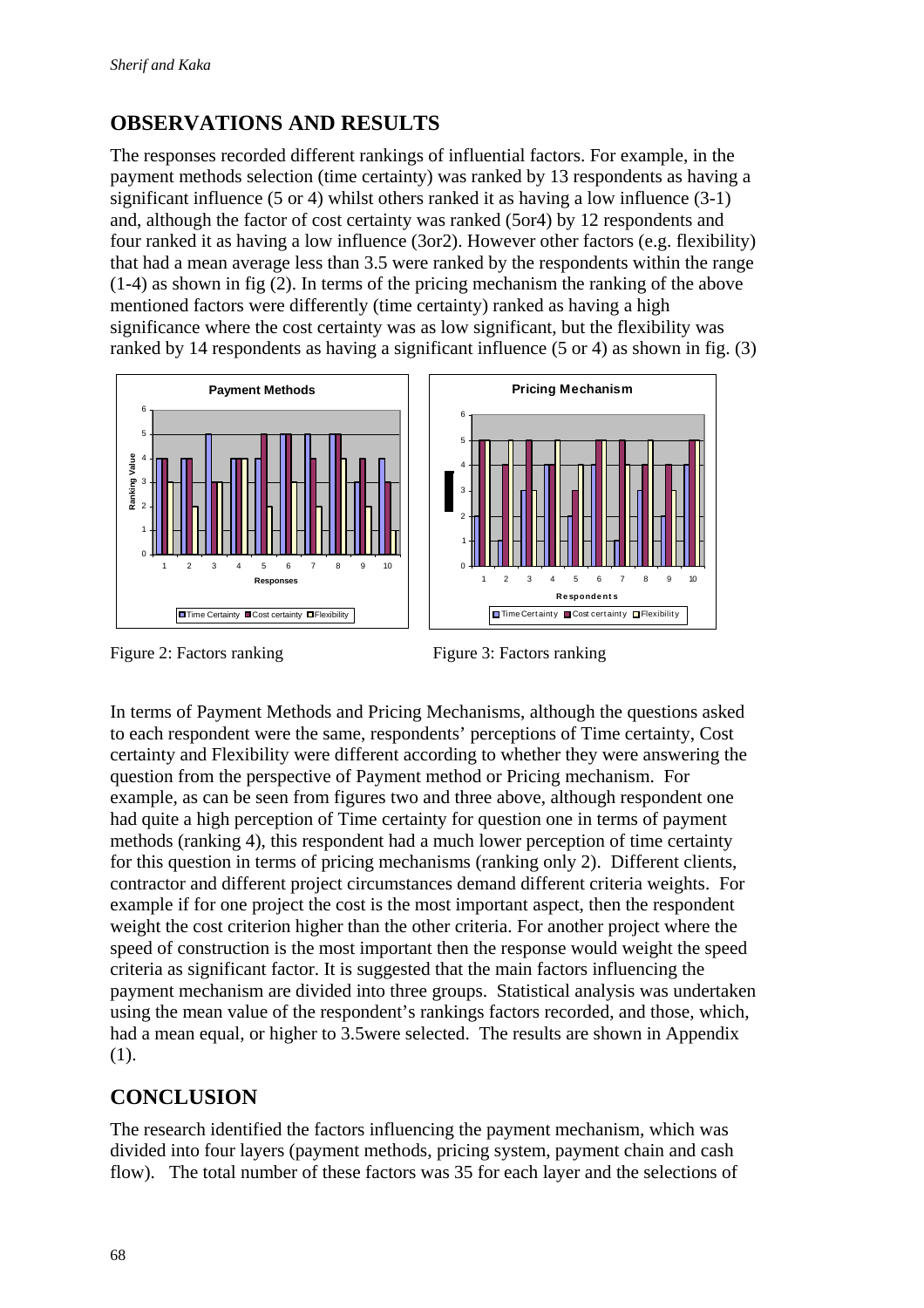the influencing factors for each layer was based on the average mean score of each factor being greater than 3.5. The paper shows that different factors are perceived to influence the selection of each layer linking the payment system. In total, seventeen factors were found to influence the selection process. The findings show that the three factors: contractors' cash flow, contract form and disputes likelihood influence the three layers of the payment mechanism and these factors were a major consideration when selecting the payment system. The selection of a suitable payment system are needed to help achieve optimal solutions in terms of successful projects and the choosing of an inappropriate payment system may lead to cost and time overruns, and also to unnecessary claims and disputes on projects. The ongoing PhD study will be carried out to develop more flexible methods of payment, pricing and streamlining of the retention system, which would be based on the perceptions of the industry and its clients.

#### **REFERENCES**

- Ambrose and Tuker, S(1999), Matching Procurement system to client and project needs: A procurement system evaluator. Proceedings of a joint triennial symposium CIB commissions W65 and W55, "customer satisfaction: A focus for research & practice in construction. Volume1 pp280-288.
- Cheetham, D.W, Kaka, A.P and Humphreys, G. (1996). Implementing a system of financial Planing Techniques for a Medium size Building contractor: A case Study  $12<sup>th</sup>$  Annual Conference of ARCOM. Volume1,pp237-246.
- Gidado,K.I and Millar, A.J(1992) The effect of simple overlap of the stages of building construction on the project complexity and contract time. *In:* Eastham, R and Skitmore, R M (eds) *Procs 8th Annual Conference*, ARCOM, Isle of Man September, 307-317.
- Hardcastle, C., Tookey, J. E. and Langford, D. (2001) Construction Procurement routes: redefining the contours of construction procurement, *Engineering Construction & Architectural Management*, **8**(1).
- Kaka, A.P.(1995)Evaluating the influence of cash flow management on contractors' performance; In Proceedings of the 1<sup>st</sup> CSCE construction speciality conference, Ottawa..
- Kaka, A.P.(1996) Toward more flexible and accurate cash flow forecasting, *Construction management and economics* **14**.
- Kaka, A.P. (2000). A Intelligent Knowledge-Based System for Capturing Projects' Performance and Initiating Tendering Strategies. *International Conference of Construction Information Technology (CIT 2000)* CIB W78 Reykjavik, Iceland.
- Kaka ,A.P. (2001) The case for re-engineering contract payment mechanism, *In:* Akintoye, A (ed) *Procs 17th Annual ARCOM conference*, University of Salford, **1**,371-379.
- Kenley,R. (1999) Cash farming in building and construction: a stochastic analysis, *Construction Management and Economics*, **17**(3)
- Kenley,R. and Wilson,O (1986) ;A construction project cash flow model-an ideographic approach, *Construction Management and Economics* **4**, 213-232.
- Khosrowshahi,F. (1991) Simulation of expenditure patterns of construction projects; *Construction Management and Economics* **9**.
- Konchar,M. and Sanvido,V. (1998). Project Dilevery Systems: CM At Risk, Design-Build, Design-Bid-Build. CII Source Document, Desing Build Research Team No. 133.